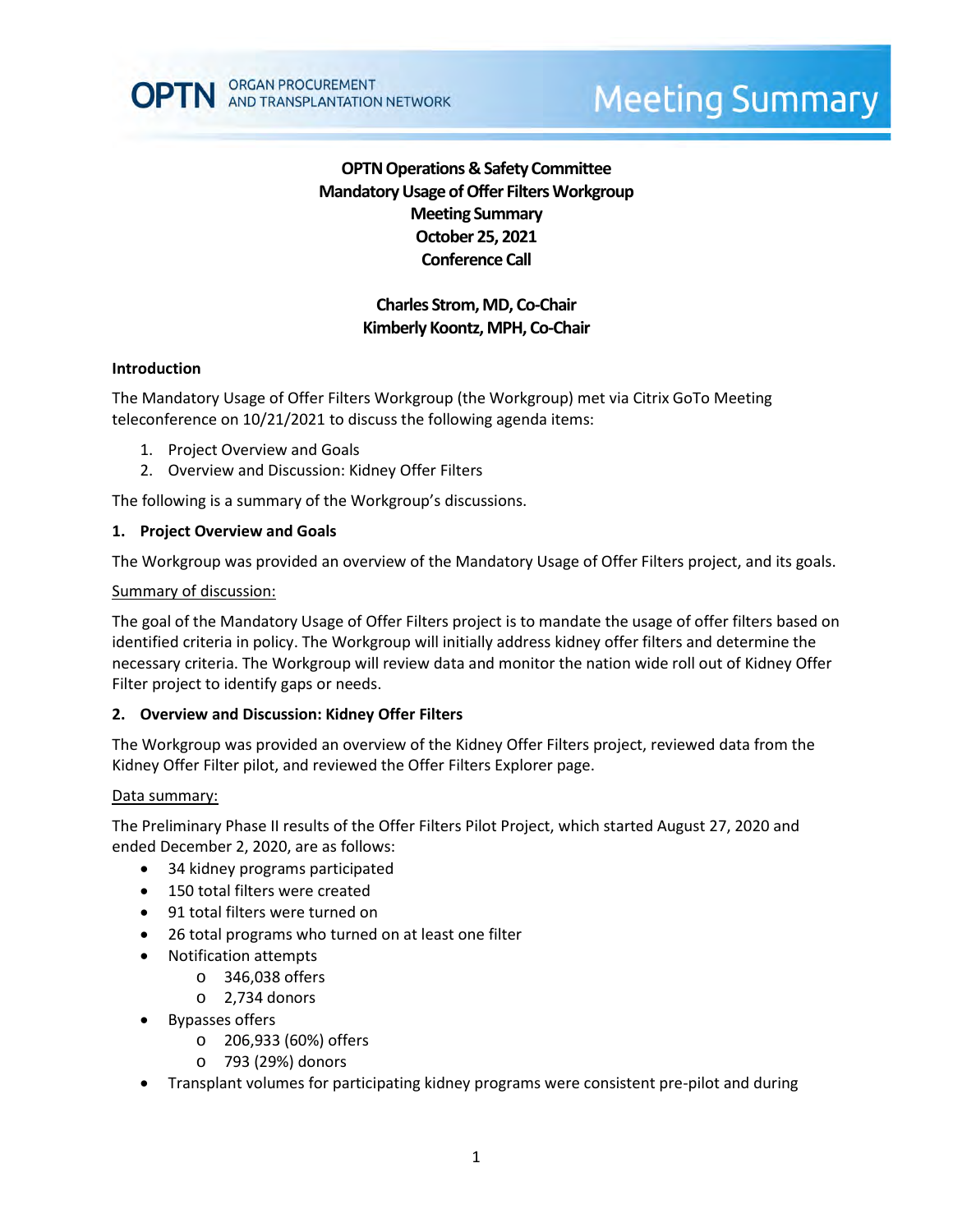### Summary of discussion:

The goal of the Offer Filters project is to increase the number of transplants by getting to organ offer acceptance faster. The Offer Filters project aims to reduce the number of unwanted organ offers that organ procurement organizations (OPOs) need to make, and that transplant programs need to respond to, as well as decrease cold time and increase organ acceptance, particularly for the hard to place organs. The Offer Filters project allows transplant programs to create multi-factorial offer filters to filter off their organ offers more precisely. The parameters used for modeling for recommended offer filters includes:

- Kidney offers from the past 2 years
- Only donors that were eventually accepted
- Only offers up to and including the final offer acceptance
- Must filter at least 20 donors
- Must have zero acceptances
- No candidate parameters included

A member asked if there is data from the Kidney Offers Pilot regarding allocation time. Staff responded that there was a small improvement, but no strong trends. The member also suggested reviewing data on the number of organ offers considered prior to acceptance.

The member stated that reviewing data on the time from initiation of offers to acceptance would be helpful. The member stated that for kidneys, data related to cold time might be less helpful given that sometimes a kidney is accepted and then electively not transplanted until the next day. Another member added that the data may be skewed due to transplant programs needing to wait for biopsy results of other operating room procedures, especially for marginal kidneys. The member responded that that is an important consideration but it would be better data to review than data on cold times.

Another member asked if the Offer Filters project could be used for OPOs to review the criteria transplant programs are filtering off for on marginal offers before running a match run in order to expedite the organ offer and acceptance process. UNOS staff responded that this could be considered as an enhancement but would need to be discussed further.

The Workgroup received a demo of the Offer Filters Explorer page. UNOS staff clarified this includes single kidney offers, dual kidney offers, and en bloc kidney offers. A member asked whether the offer filters can be individualized on the transplant candidate level. UNOS staff responded that the system is not currently built to individualize the offer filters for transplant candidates. UNOS staff explained that transplant candidates can be excluded at a center level based on cPRA, whether or not there is a zero range of mismatch, candidate blood type, candidate match score, and candidate age.

### Next steps:

The Workgroup will review their Offer Filters Explorer page for their respective transplant programs. The Workgroup will continue discussion on mandating offer filters for kidneys.

## **Upcoming Meetings**

November 15, 2021 (teleconference)